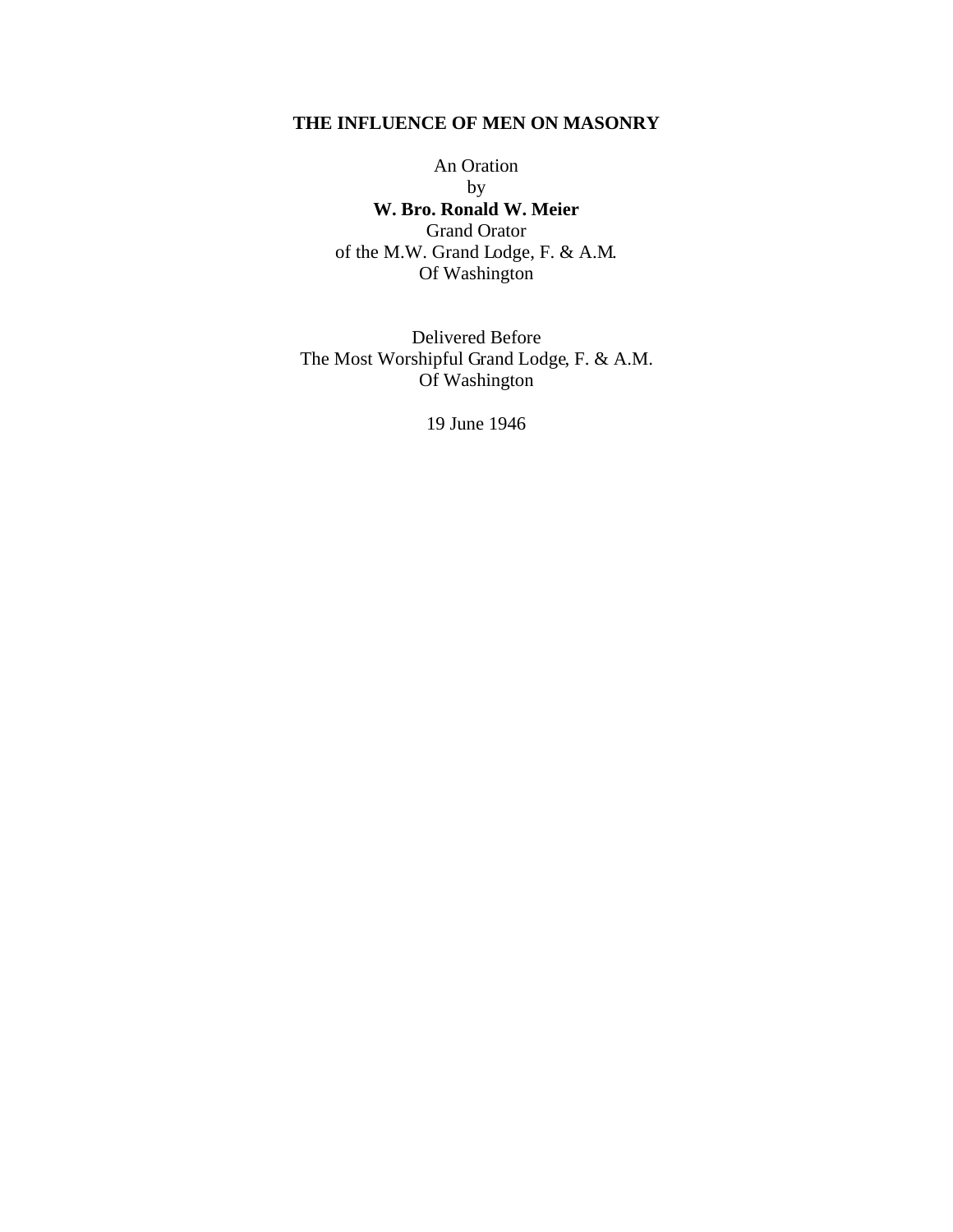# **THE INFLUENCE OF MEN ON MASONRY**

### *AN ORATION*

#### *By* **W. BRO. RONALD W. MEIER**

# GRAND ORATOR *of the* M..W. Grand Lodge, F. & A. M. of Washington

"You admit that it is not in the power of any man, or body of men, to make innovation in the body of Masonry."

This is one of the Ancient Charges and Regulations to which each of us is required to assent previous to his investiture as Master of his Lodge.

Yet, men have changed Masonry. We take for granted the powerful influence Masonry has had on men. We seldom recognize there have been men who have had a tremendous influence upon the Institution.

Let us view some of these men who have permanently affected our body of tradition.

We are all familiar with the early stork of the Craft, how the guilds of the seventeenth century developed into the eighteenth century English lodges of operatives and non-operatives.

By the year 1717, there were several such Lodges meeting in London and Westminster, including the Lodge at the Goose and Gridiron Ale House, the Lodge at the Crown Ale House, the Lodge at the Apple Tree Tavern and the Lodge at the Rummer and Grapes Tavern. And on June 24, 1717, 5t. John the Baptist's Day, we find these four Lodges meeting and forming the first Grand Lodge, the predecessor of this and all other Grand Lodges, and electing Mr. Anthony Sayer, Gentleman, as the first Grand Master.

For a time it seemed that this effort was doomed to failure. Rev. William Stukeley, made a Mason four years after this event, writes in his diary:

"I was the first person made a Freemason in London for many years. We had difficulty to find members enough to perform the ceremony!'

But by the end of 1721 the Fraternity had leaped into favor among men of distinction, due, in part, to the efforts of John Theophilus Desaguliers, Grand Master in 1719, and the Duke of Montague, Grand Master in 1721, both of whom were distinguished men and Masons and fellows of the Royal Society. There was a great influx in the membership of the Craft, particularly of non-operatives, and the number of Lodges in and around London and Westminster increased greatly. Eminent and distinguished men were attracted to its ranks.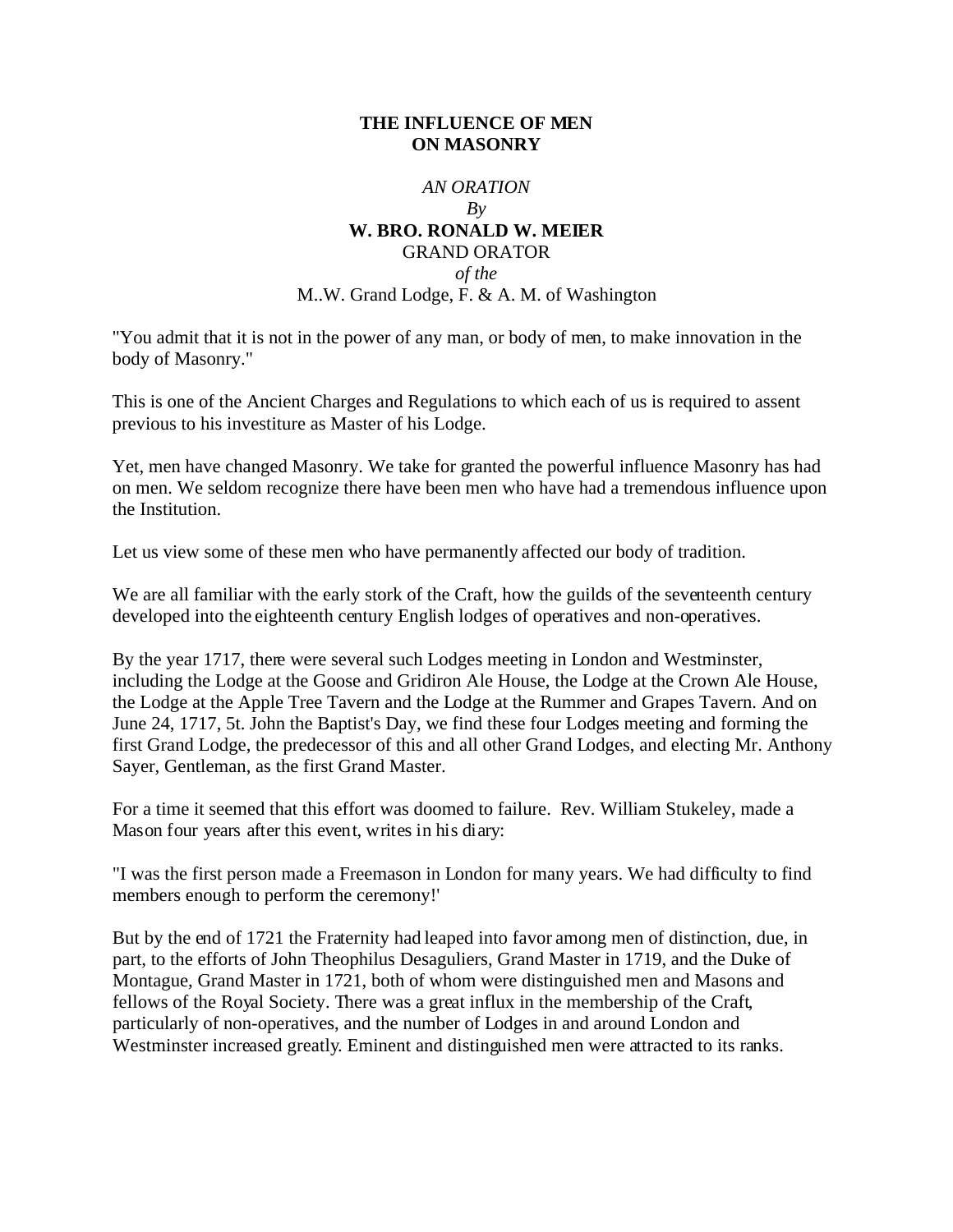Into this scene came Rev. James D. Anderson, whose Masonic works can be traced directly into nearly every English speaking Grand Lodge in America.

James D. Anderson was born in Aberdeen, Scotland, in 1679. His father was James Anderson, a glazier, and a member of the Lodge of Aberdeen. Anderson, Sr., was clerk to the Lodge, from the time its records commenced in 1670 for over a quarter of a century. James grew up in a Masonic atmosphere.

In 1709 he went to London and formed a congregation of Scotchmen residing in the neighborhood of Westminster and continued his ministerial duties until his death in 1739.

The date and place of his initiation in Masonry are unknown. Whether he became a member of his father's Lodge in Aberdeen or joined some Lodge in London after he started his congregation is a matter of speculation.

Historical records show that the Grand Lodge as formed in 1717 was not a body for which the Old Charges made any provision. It possessed no regulations of its own. There were other Lodges meeting in the vicinity which did not join in its formation. But as the popularity of the Craft increased, there was also a need for new legislation governing not only the Grand Lodge but also its constituent Lodges.

Consequently, George Payne, in his second term as Grand Master, prepared a set of regulations for the government of the Fraternity which was unanimously approved by the Grand Lodge at its annual communication, June 24, 1721.

Owing to the expansion of the membership, it was increasingly necessary that this legislation be made known to the various Lodges and their members. Further, many of the Masons of the time were familiar with the Old Charges and felt they were no longer suitable for conditions of the day, and also that the history of the Craft should be brought down to date.

In response to this demand, Anderson appeared before the Grand Lodge in September, 1721, and asked permission to write and publish a history of the Order. This was granted.

After an effort of somewhat more than a year and at least two consultations with the Grand Lodge, Anderson produced his work consisting of a history of the Craft, a rewriting of the Old Charges, Payne's Regulations possibly revised to some extent, and the manner of constituting a new Lodge as practiced by the Duke of Wharton, then Grand Master. The volume was published in 1723 under the title of "The Constitutions of the Free-Masons", and immediately received a wide circulation.

Although Anderson's Constitutions was really his own private enterprise, because of the approval of the Grand Lodge, it did take its place as an official document. It was taken by the Grand Lodge of Ireland as the model for their Book of Constitutions in 1730. It was reprinted for use in America by Benjamin Franklin in 1734, the first printed Masonic work in this country. It was reprinted in London and Dublin by others in 1735 and widely distributed. A new edition was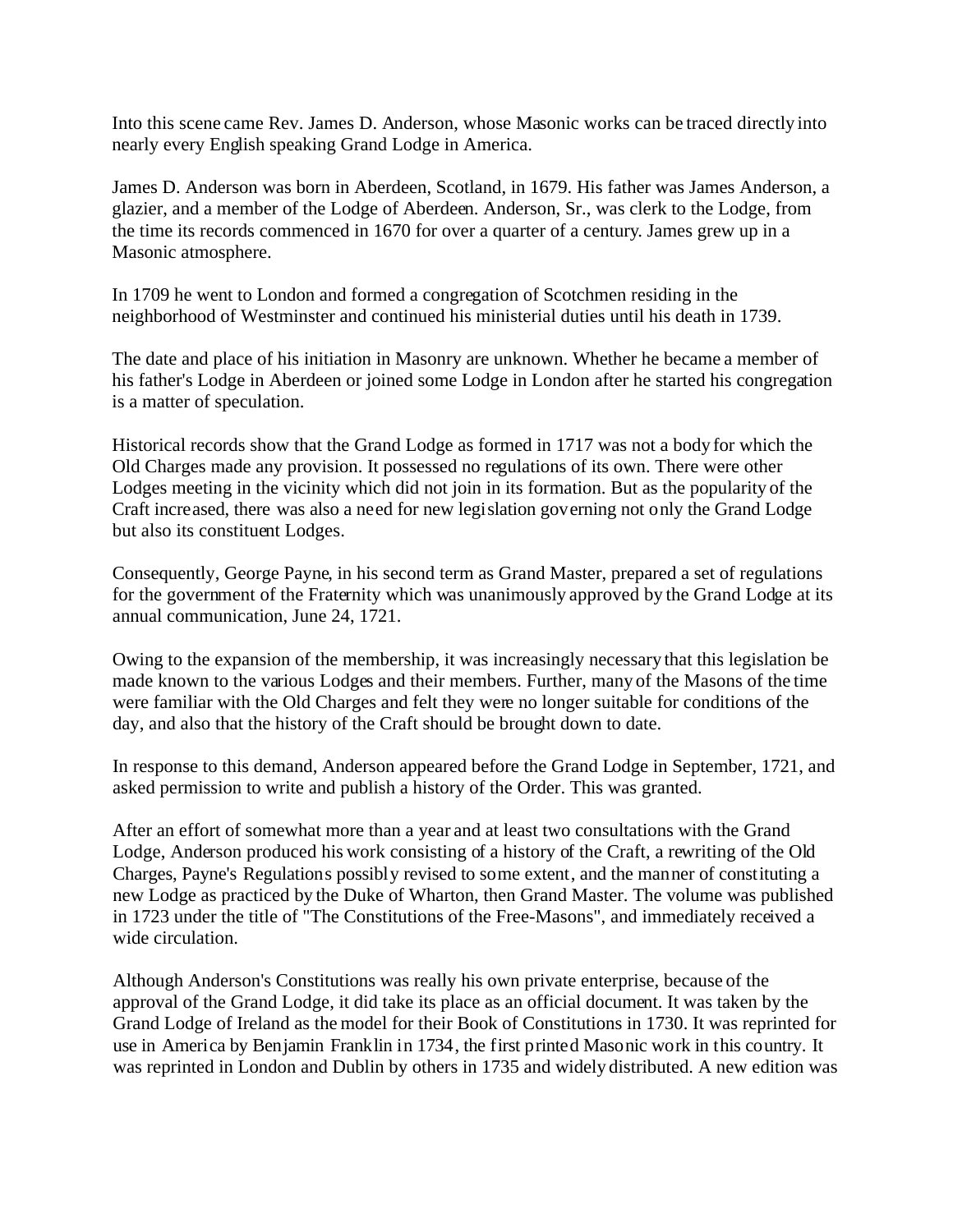produced by Anderson in 1738, in which he made many changes and revisions, not only in the History, but also in the Charges and Regulations.

For 150 years Anderson was accepted without question. His was the first Masonic book printed. Preston's Illustrations of Masonry, to which I shall advert later, in its historical portion is based upon Anderson. One Masonic scholar has said if we had not Anderson's Constitutions, we should have had no narrative at all of the Masonry which dated from 1717. His version of the Charges has become firmly rooted in our modern rituals and monitors. His work also played an important part in creating a standard of Masonic jurisprudence during the last two centuries. The 1723 edition has been officially recognized by this Grand Lodge in Section 2908 of the Code wherein an adherence to the Constitutions of 1723 is a prerequisite to the recognition of a foreign Grand Lodge.

There are those who minimize Anderson because he did take liberties in executing his work. He rewrote the Old Charges, in his own form, instead of merely compiling them from his sources. His historical facts are often in error or are the result of his imagination.

Whether his actions were justified or not, the fact remains that his work has become a foundation stone of the speculative system.

Three parts of his volume have been reprinted as an appendix to our Code. They are: The Charges of a Free-Mason, The Old Regulations of 1721, and the Manner of Constituting a New Lodge as practiced by the Duke of Wharton.

The Old Charges laid down rules for the government of the individual Maser in his profession. How much we have drawn upon them may be shown by a few quotations which ring familiar in our ears.

The first Charge says:

"A Mason is oblig'd, by his Tenure, to obey the moral Law; . . to be **GOOD MEN AND TRUE** or Men of Honour and Honesty..

The second Charge:.

"A Mason is a peaceable Subject to the Civil Powers, wherever he resides or works, and is never to be concern d in Plots and Conspiracies against the Peace and Welfare of the Nation, nor to behave himself undutiful to inferior Magistrates; . . .

And in the third Charge:

"The Persons admitted Members of a **LODGE** must be good and true Men, freeborn, and of mature and discreet Age, no Bondmen, no Women, no immoral or scandalous Men, but of good Report."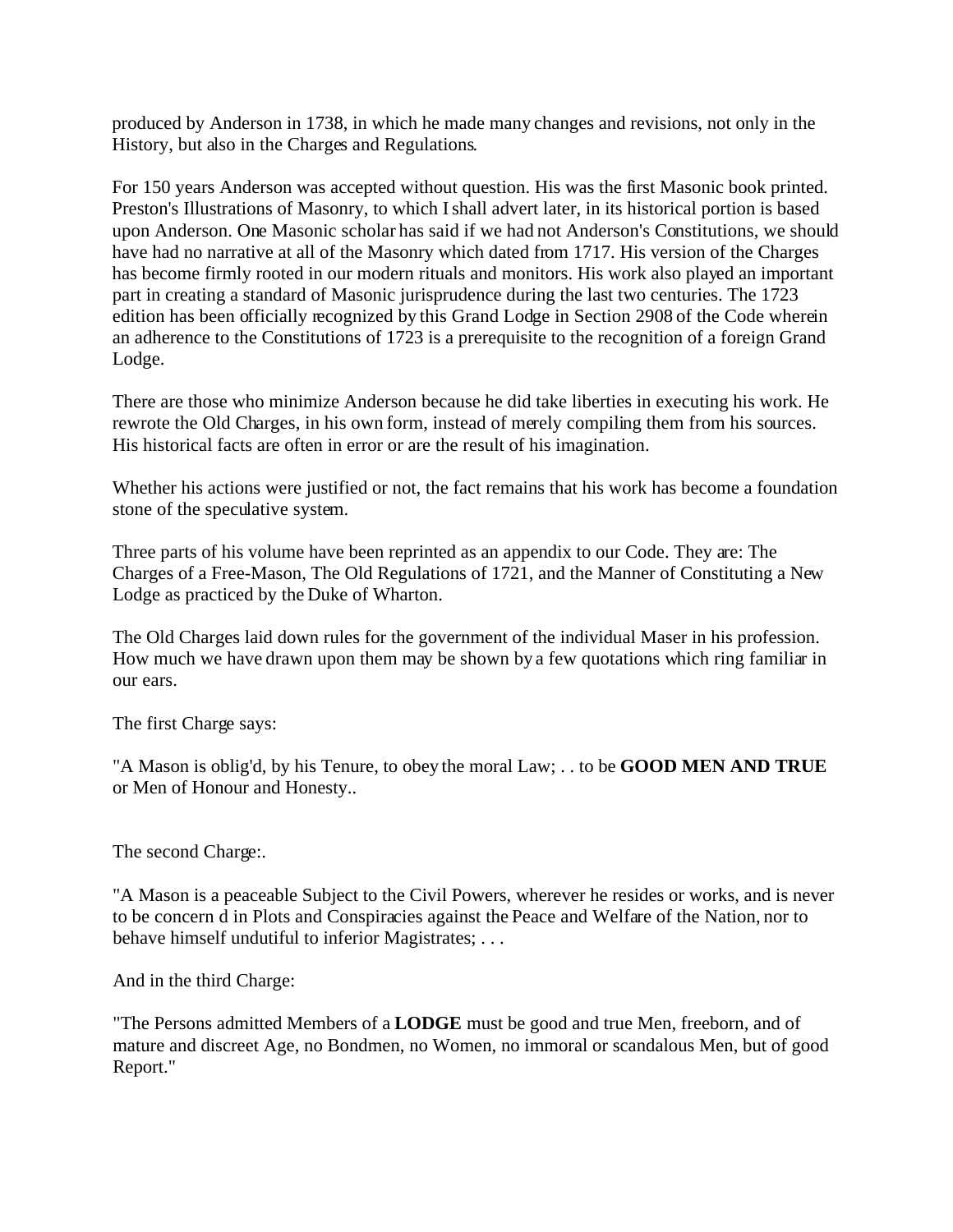In respect to the General Regulations as written by Payne and reproduced by Anderson, we are dealing with what is clearly an innovation in Masonry. The Old Charges may be regarded as a rewriting, in modern form and language, of documents which had long been in possession of the Craft. But the General Regulations dealt with problems which had only recently arisen. As previously stated, there were other Lodges in London beside the four old Lodges. These other Lodges had no difficulty in being recognized for it was merely necessary that they adhere to the Grand Lodge. But in view of the increasing membership the question arose whether it was possible to form entirely new Lodges which would be recognized. To meet this situation, Payne proposed his General Regulations.

The first eleven Regulations dealt with particular Lodges; the remainder with the Grand Lodge.

At least one of them, Regulation XIII, has given rise to a controversy which apparently can never be satisfactorily resolved.

Regulation XIII provided that Apprentices must be admitted Masters and Fellow-Craft only in the Grand Lodge except by dispensation.

Some Masonic students contend this passage indicates the existence of three degrees of Masonry at the time. Others claim there were then only two degrees and the third degree was invented or separated from one of the other degrees sometime between 1723 and 1738. The latter cite as their authority Anderson's edition of 1738 wherein the distinct phrases, Entered Apprentice, Fellow-Craft and Master Mason are used.

In any event, the use of these phrases was certainly a potent factor in the expansion of the ancient ceremonies of the Craft into three degrees. Anderson copied these three titles from the Masonic phraseology at Aberdeen. They had no previous existence in English Masonry and it is, therefore, Anderson to whom we are indebted for the names of our three degrees.

In a great part, these Regulations are in force in our own Grand Jurisdiction.

Were it not for Anderson's printed work, it is hard to tell in what form we would have Masonry today. Indeed, without it, Masonry might never have survived.

To Anderson, therefore, the debt of modern Masonry is great.

Prior to 1717, the secrets of the Craft were given to the candidates in such form and language as were within the command of the presiding Master. These lectures could be filled with Masonic history and traditions, clearly and adequately explained, or they could be sketchy and inadequate, depending upon the capacity of the particular Master.

About the same time Anderson's Constitutions were published, Anderson and Desaguliers gave some semblance of form and order to the ceremonies

of admission by arranging the lectures into question and answer form. The Grand Lodge was favorably impressed, adopted the form and ordered it to be given in all Lodges.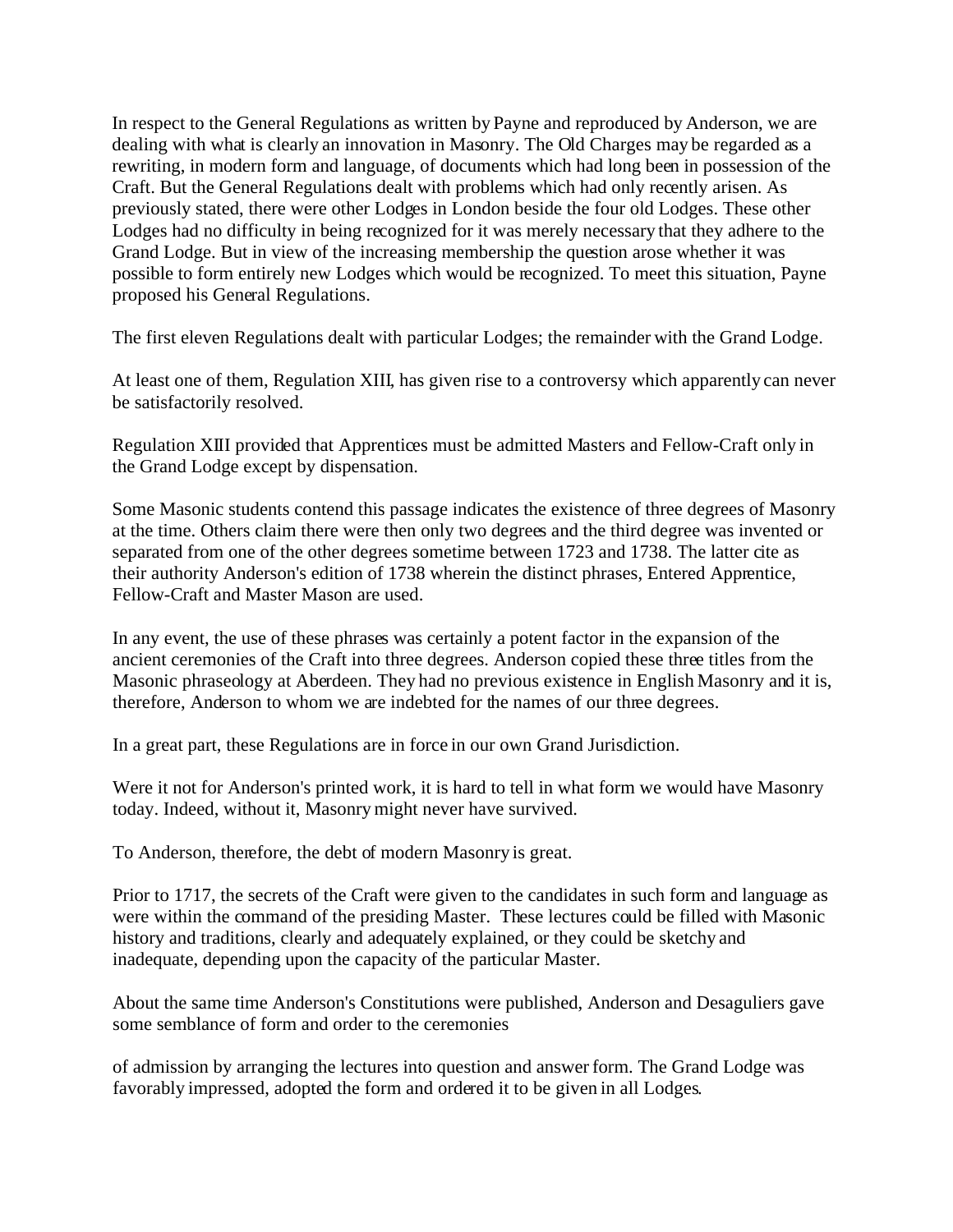During the next fifty years, various revisions in the ritual were made by scholars of the Craft.

It was during this period that William Preston was born at Edinburgh in 1742. Made a Mason in a Lodge of Scotchmen in London in 1763, within a few short years he was the Master of his Lodge.

He was an indefatigable worker, studying everything he could obtain on Masonry. He possessed a marvelous memory and retained the details of anything he ever real. He had the happy faculty of making friends and of imbuing them with his own enthusiasm for Masonry.

It was as Master of his Lodge that he commenced to rewrite the lectures of Anderson and Desaguliers as revised from time to time. While writing his lectures, he constantly discussed them with his friends, revising them all the while. Finally, after many years of study and preparation, he delivered the first lecture in 1772 before a meeting of outstanding Masons including the principal Grand Lodge officers. In the same year he published his "Illustrations of Masonry", containing the exoteric part of his lectures. His Illustrations is the predecessor of our present day Monitor.

Preston and his friends then began to disseminate his lectures throughout the English Lodges. They ultimately received the sanction of the Grand Lodge and were adopted as its standard work.

Preston's esoteric work was brought to the United States just before 1800 by two English brethren who were members of the Lodge of Instruction founded by him in London. They communicated the work to one Thomas Smith Webb, an influential Mason of New England.,

Webb was an extremely intelligent and talented man and was intensely interested in Masonry. He had studied Preston's Illustrations, and wanted to revise them because of their prolixity.

Thus, he came to publish in 1797 the famous "Webb Free-mason Monitor" containing Preston's lectures rearranged in a more simple and convenient form.

His work had a profound influence upon Masonry in the United States. Webb taught his system to Benjamin Gleason. Gleason visited England, exemplified these lectures and the Grand Lodge of England pronounced them correct.

In 1817 John Barney received the Preston lectures as taught by Gleason.

This work was ultimately brought through Barney to the Grand Lodge of Washington, and was adopted as its standard work in 1886.

Thus it is that Masons, not only in this jurisdiction, but in other jurisdictions of the United States, are indebted to both Preston and Webb for the rituals which are practiced today. These two men, more than any others, had a greater influence upon our forms and ceremonies, and can truly be called the fathers of our modern rituals.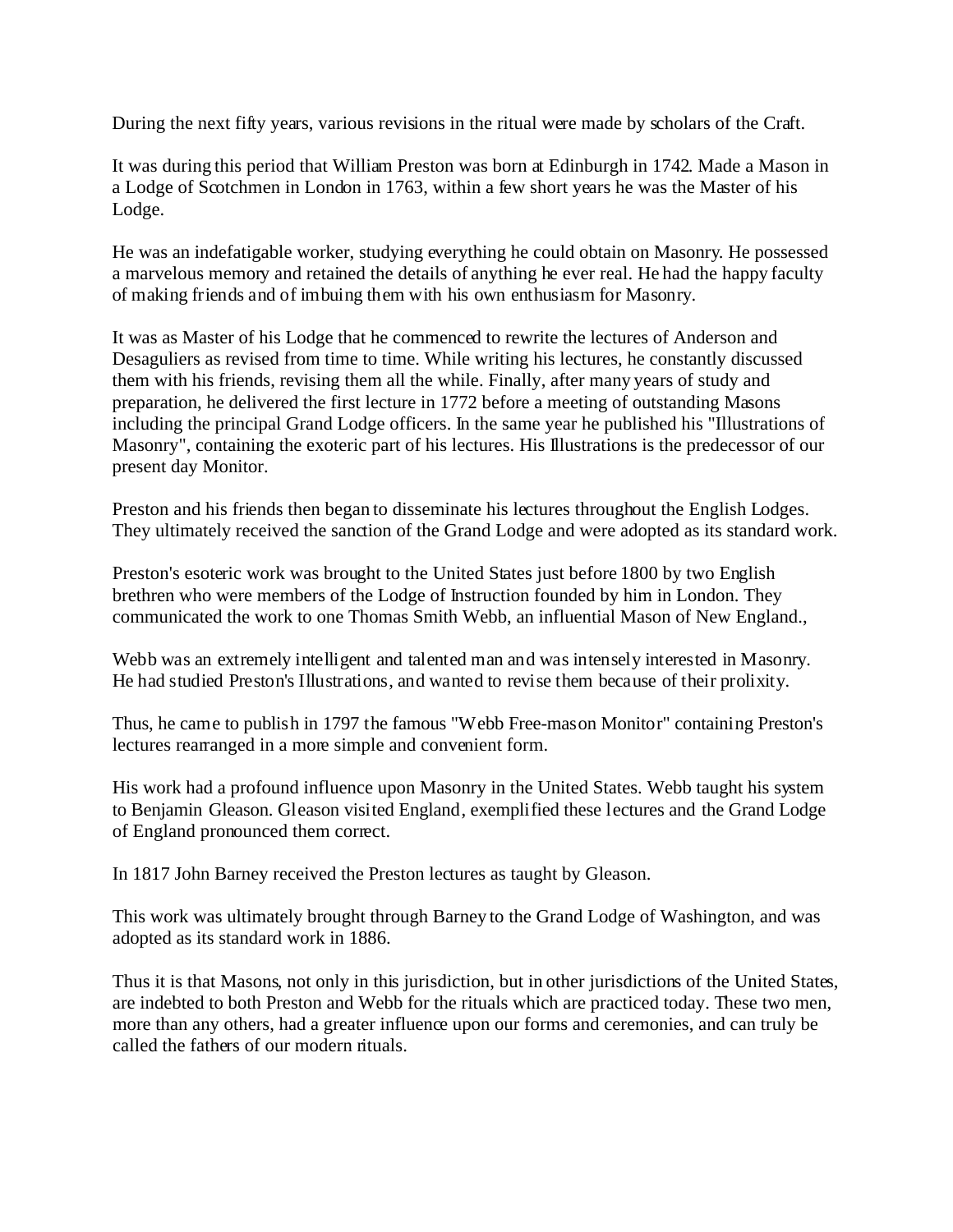Anderson vitalized Masonry. Preston and Webb propagated it. It remains for our twentieth century Craftsman, Roscoe Pound, to interpret it.

The contribution of Roscoe Pound to Masonic scholarship has been in organizing and making intelligible Masonic jurisprudence and Masonic philosophy. His student can easily perceive the relation of Masonic law to law in general. He can appreciate the universal aspects of Masonic legal problems. Pound has also connected Masonic thinking with the general thought of the time and place in which Masonic philosophers did their work. He has advanced a twentieth century Masonic philosophy.

Let us review the essence of his jurisprudence and philosophy.

Politically organized society has a body of developed rules for human conduct, which enables it to reconcile conflicting interests, conserve values and eliminate waste. Masonry likewise has a body of rules, developed slowly through experience, designed to secure interests and conserve values in our organization.

The Masonic lawyer works with the Ancient Landmarks, Masonic common law and Masonic legislation. The Landmarks constitute a small, but not clearly defined body of fundamentals, beyond the reach of change; Masonic common law, a body of tradition and doctrine, falling short of meeting the test of a Landmark, but of such long standing and so universal that we should hesitate to depart from it; and Masonic legislation, the written rules of local action as developed at the annual communications of our Grand Lodges.

The first two elements may be called the unwritten law of Masonry, resting in tradition handed down from time immemorial, and in doctrinal writing such as treatises of Masonic legal students and decisions of Grand Masters. The traditional element is the more important one because of the reliance placed upon it to meet all new problems, interpret legislation and furnish Principles of new legislation.

Pound acknowledges, as we all do, the indebtedness of the Fraternity to Albert G. Mackey, the first to expound a systematic statement when he published his "Principles of Masonic Law" in 1856. Pound's method is to examine Mackey's work, particularly his twenty-five landmarks, and to demonstrate by a critical analysis what may be recognize as Landmarks and what as Masonic common law.

There have been some who would deny the existence of Landmarks as such, and assert that at least down to the time of Mackey, the term was one floating about in Masonic writing without any definite meaning. It is true that prior to Mackey, dogmatism with respect to the Landmarks cannot be found, and our present views have been largely influenced by his writings.

But it now appears clear that, at least from the time of the revival to the present, there can be traced a notion of unalterable, fundamental principles and groundwork, and of a body of Masonry beyond the reach of innovation, to which Mackey, at least, applied the term Landmarks.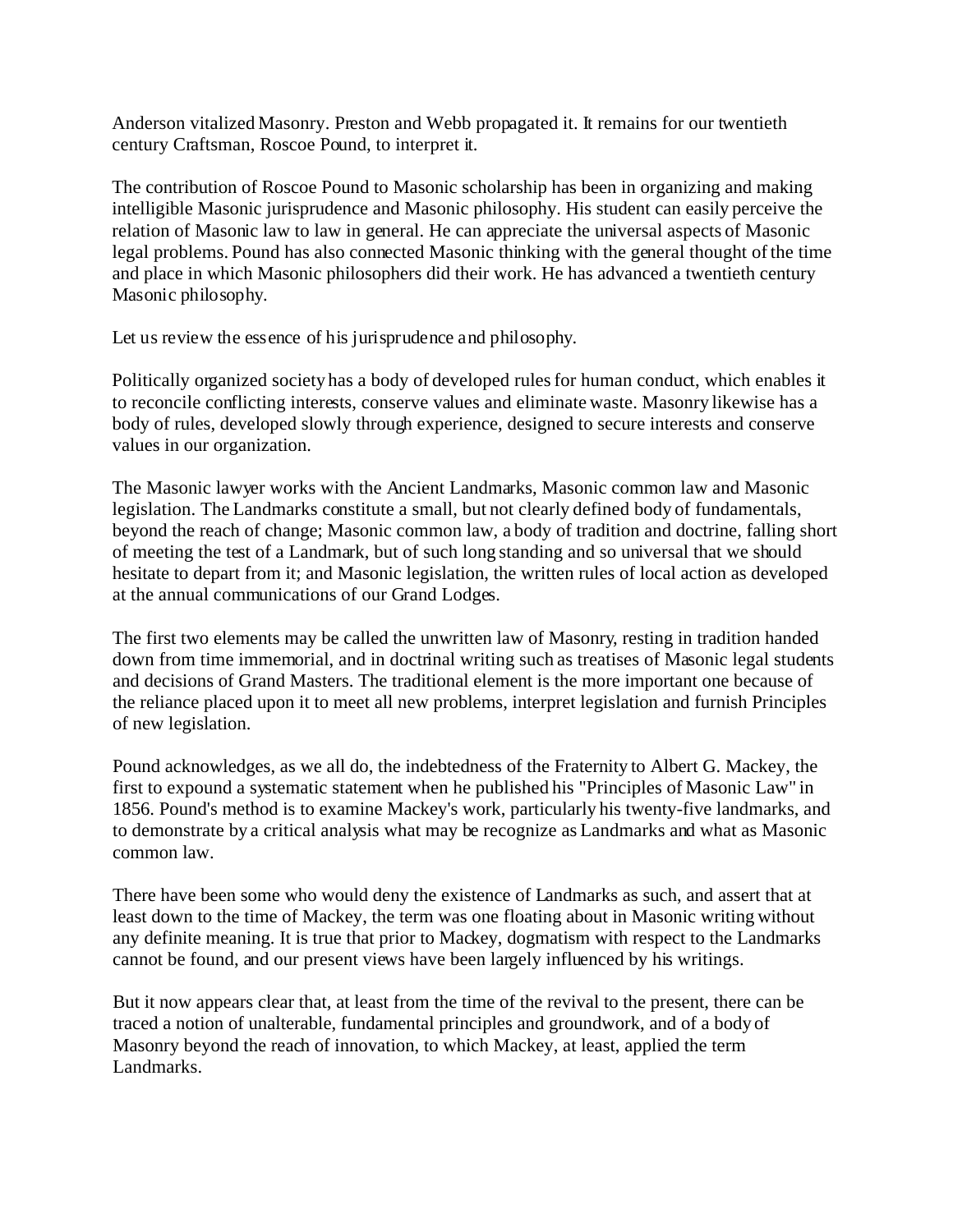In Pound's opinion, only seven of Mackey's Landmarks are acceptable. These are, belief in God, belief in the persistence of personality, the Book of the Law as an indispensable part of the furniture of every Lodge, the legend of the third degree, secrecy, symbolism of the operative art, and that a Mason must be a man, freeborn and of age.

The remainder are placed in the category of Masonic common law because they do not meet the test of true Landmarks.

The third element, Masonic legislation or written law, has no legal barriers except the Ancient Landmarks which are subject to differences of opinion. Section 3 of our Constitution states that the powers of this Grand Lodge are limited only by the Ancient Landmarks of Masonry and its own Constitution and Laws.

But while a Grand Lodge may legally be unchecked in its legislation except by the Ancient Landmarks, it is, however, restrained by various moral forces, such as the reports of committees on foreign correspondence which analyze and criticize the activities of other Grand Lodges, the influence of Masonic education where a better acquaintance with our tradition makes our lawmakers more cautious, more intelligent and more effective, and above all these, the inherent principles of Masonry which teach that our measure is reason and not pure will.

In the field of philosophy, Pound has set down a concise statement of the systems of five of the great Masonic philosophers, representative of their times, and has also advanced his own theory of a twentieth century Masonic philosophy. All this has been done without the platitudes found in the writings of many so-called Masonic philosophers. His exposition reaches down to the fundamental points of philosophy, and has made it easy for us to appreciate the setting in which each philosopher worked, the answer of each to the fundamental questions of Masonic philosophy, and how the efforts of each should be evaluated today.

Masonic philosophy poses three fundamental questions:

1. What is the nature and purpose of Masonry as an institution? What does it seek to do? What ought it to seek as its end?

2. What is-and what should be-the relation of Masonry to other human institutions, especially those directed to similar ends?

3. What are the fundamental principles by which Masonry is governed in attaining its end? What ought those principles to be?

The systems of Masonic philosophy are of two types, intellectual systems, the systems of Preston, Krause and Fichte, and spiritual system, the systems of Oliver and Pike.

The philosophy of Preston is found in his lectures. It is of particular interest to the American Mason because it is the only one with which he is ordinarily familiar.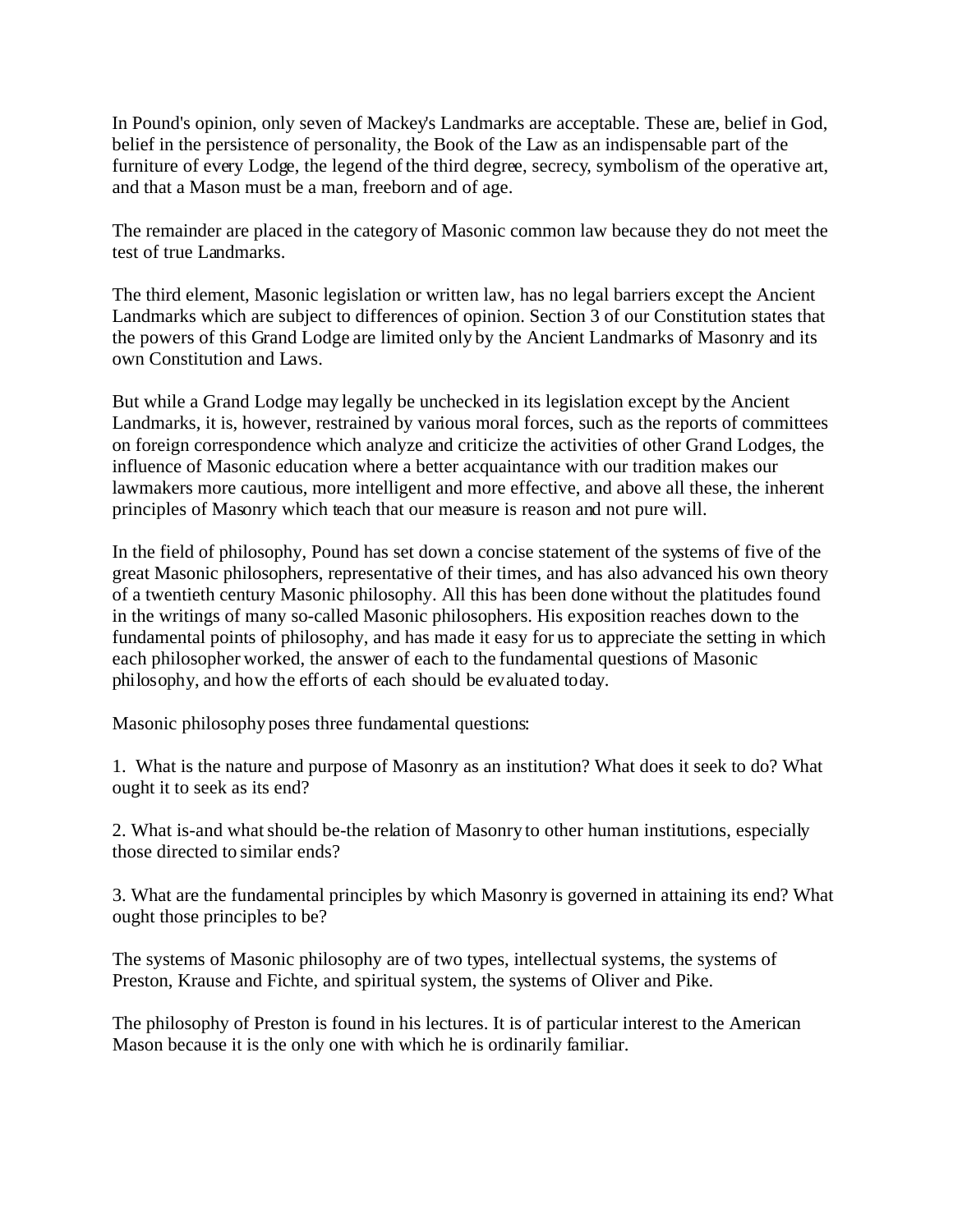Preston's theory was, in his period when there was little or no public education, that the attainment of knowledge would result in human perfection. He thought that by making the lectures epitomes of all the great branches of learning, the Masonic Lodge would be a school in which men might acquire the knowledge by which they could achieve all things. If man had knowledge, all social problems would be solved.

The result of Preston's idea is seen particularly in the lecture of the second degree containing a resume of the knowledge which was sought in his day. When we appreciate the times and circumstances under which he wrote, we can understand and explain the presence of the Fellow Craft lecture, inadequate and out of place as it is today.

Preston answers the fundamental problems of Masonic philosophy as follows:

The purpose and end of Masonry is to spread knowledge among men, and, if knowledge is diffused, man will be perfected: Masonry achieves its

purposes both by symbols and by lectures in which the Mason is admonished to study and acquire learning, and in which he is actually taught a complete system of organized knowledge.

This philosophy does not seem acceptable for modern times. Knowledge is not the sole end of Masonry, although it is one important end.

Preston expounded knowledge; Karl Christian Friedrich Krause expounded reason. Krause is the great legal philosopher of the early nineteenth century. It is natural that his Masonic philosophy is considered in its relation to law.

Law is an instrument of the state, originally designed only to limit violence, but later seeking not only to preserve order but to do justice. But there is beyond this a higher goal, the perfection of man and society. Law alone is inadequate for this task. It must work with morals, religion, science, the arts, industry and commerce. Law and morals are distinct but their aim is one.

Krause answers the three problems of Masonic philosophy thus:

The immediate purpose of Masonry is to organize the universal moral sentiments of mankind and the sanction of human disapproval with respect to departures from those moral sentiments. Its ultimate purpose is the perfection of humanity.

Other institutions of humanity, especially government and religion, aim also at human perfection. Each should work in harmony with the others to the great benefit of them all.

Masonry deals with the internal conditions of life governed by reason. Its fundamental principles are measurement by reason and restraint by reason.

Another German philosopher, of the same period as Krause, is Johann Gottlieb Fichte, whose Masonic philosophy is also based upon reason, although it differs in details from Krause.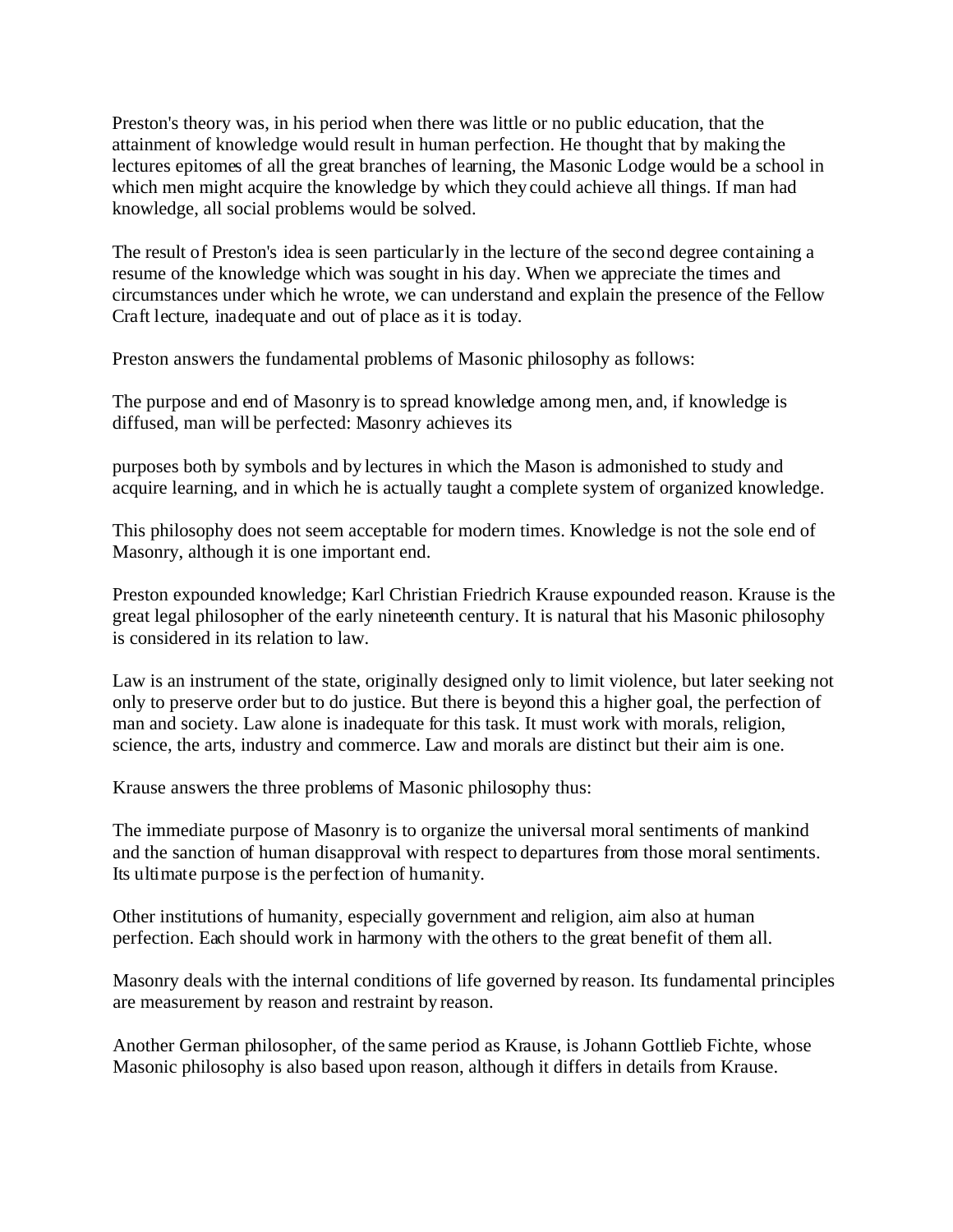Fichte postulates that as a result of the demands of society, based on the division of labor, each individual is trained in his narrow profession or vocation or walk of life, whereby he becomes one-sided and thereby incapable of furthering the highest possible development of humanity. Man needs an all-around development by which he is freed of all prejudices and obtains mastery over ideas. Masonry furnishes such a development.

Masonry is not to supersede other human activities but is to supplement them. It attains its ends by means of instruction which supplies the deficiencies of the one-sided training in society.

Pound now turns from the philosophy of Masonry in its relation to education, morals and law, to the philosophy of Masonry in its relation to religion as expounded by Dr. George Oliver.

Oliver flourished in the middle and latter part of the nineteenth century as a clergyman, a diligent student, and a prolific writer upon antiquities and Masonic subjects.

He answers the three questions of Masonic philosophy in this manner:

The end of Masonry is one with religion and science, and it is through these three that we know God and His works.

Masonry achieves its ends by preserving, handing down and interpreting a tradition of immemorial antiquity.

The fundamental principles of Masonry are essentially the principles of religion as the basic principles of a moral world. In Masonry they appear in traditional form. For example, toleration in Masonry is charity in religion; universality in Masonry is in religion love of neighbor.

At the same time these philosophies were developing in England and on the European continent, an American exemplar, Albert Pike, was developing a philosophy of Masonry in the United States.

Pike was the apostle of liberty of interpretation, holding that each should make his own Masonry for himself by study and reflection. His philosophy deals essentially with symbolism.

His answers to the three fundamental questions of Masonry are:

The immediate end of Masonry is the pursuit of light, the attainment of the fundamental principles of the universe. The ultimate aim of Masonry is to lead us to the absolute-the final unity into which all things merge.

Masonry seeks to interpret other human institutions to us, to make them more efficacious for their purposes, by showing the ultimate reality of which they are the manifestation.

The ends of Masonry are achieved by a system of ancient allegories and symbols upon which we are to reflect until they reveal the light to each of us. Masonry preserves these symbols and acts out these allegories for us.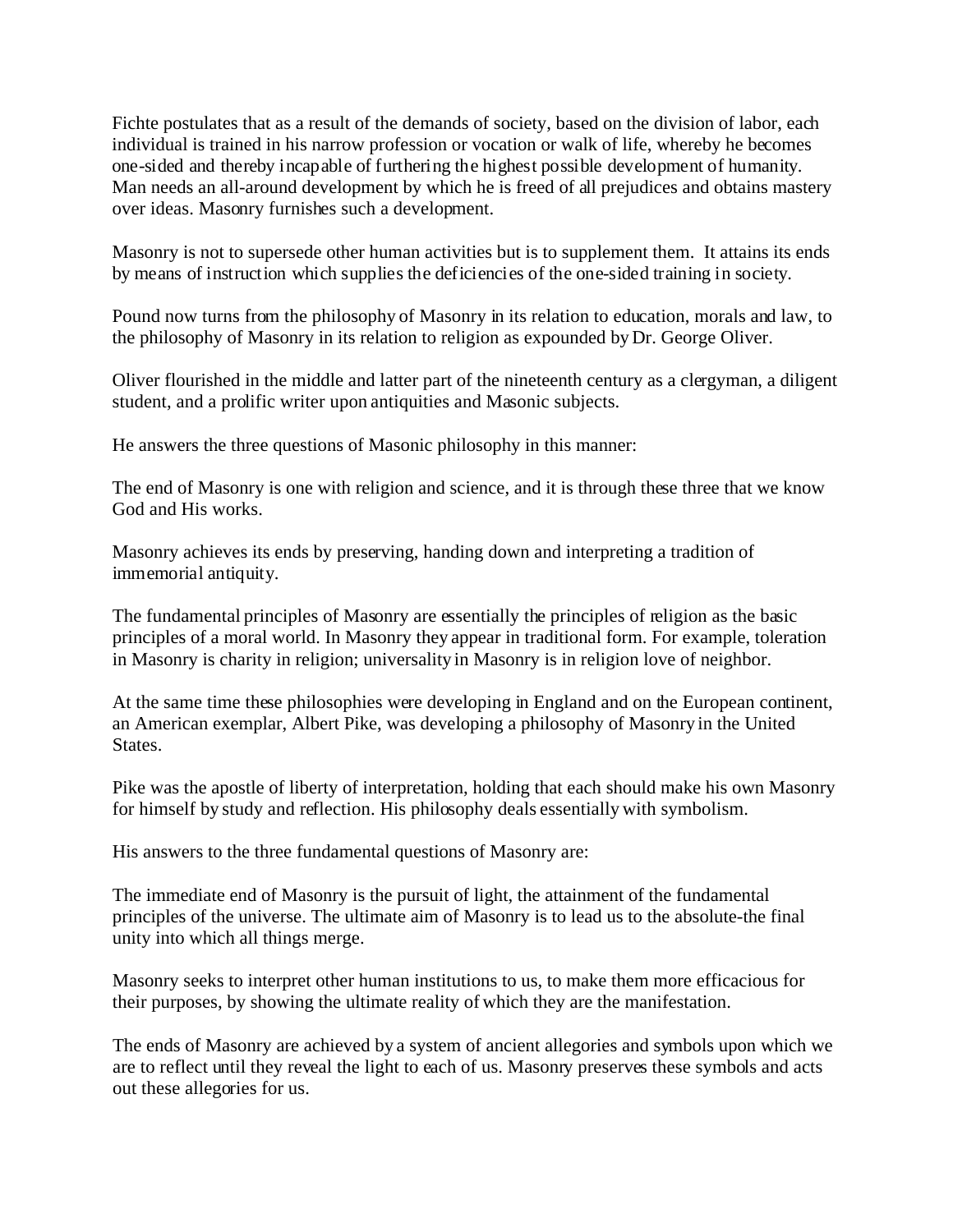In developing his own twentieth century philosophy, Pound appreciates that Masonry must not be held to one purpose, but must be of all men and for all men, of all time and for all time. It must have in its body something which can be used today, although it might not have been used yesterday, and it may not be used tomorrow.

Such a philosophy must not be dogmatic, but must serve the needs of time and place. It must seek an end, have a purpose and base its conception upon the history of human institutions.

All social, political and legal institutions are manifestations of civilization. The development of each individual as a civilized and cultured man results in the higher civilization of mankind.

Such a theory has a sound basis iii human institutions and in particular in our own Institution. The earliest and simplest institution of social man is the "men's house"-a separate house for the men of the tribe. Here young men make their entrance upon the duties and responsibilities of tribal life.

This primitive institution develops in different ways. Sometimes it becomes a religious center and later a temple. Sometimes it becomes a barracks for fighting men. Sometimes it becomes the primitive secret society. As this society develops, the men's house becomes a secret lodge. Here we may find the first Masonry.

In the men's house are the germs of civilization. The development of the men's house is the development of civilization and its end and purpose are to preserve, further and hand down civilization.

Pound answers the three questions of Masonic philosophy:

The end of Masonry, in common with all other social institutions, is to preserve, develop and transmit to posterity the civilization wrought by our fathers and passed on to us.

What other human institutions do along lines of caste or creed or within political or territorial limits, Masonry seeks to achieve by universality-by organizing the universal elements in man that make toward culture and civilization.

The ends of Masonry are achieved by its insistence on the solidarity of humanity and on universality, and by the preservation and transmission of an immemorial tradition of human solidarity and universality.

So conceived, this tradition becomes a force of the first moment in maintaining and advancing civilization.

The fact that the Institution of Freemasonry has been able to accept the influences of men such as Anderson, Preston, and Pound, is significant. It demonstrates that Masonry is a living organism. When an institution becomes static, when it can no longer adapt itself to the conditions under which it exists, it fails to accomplish its purpose.

So, while Masonry is essentially traditional, its future lies in the fact that it can change itself so as to impart its lessons under the conditions of the moment. Its future lies with the men who have